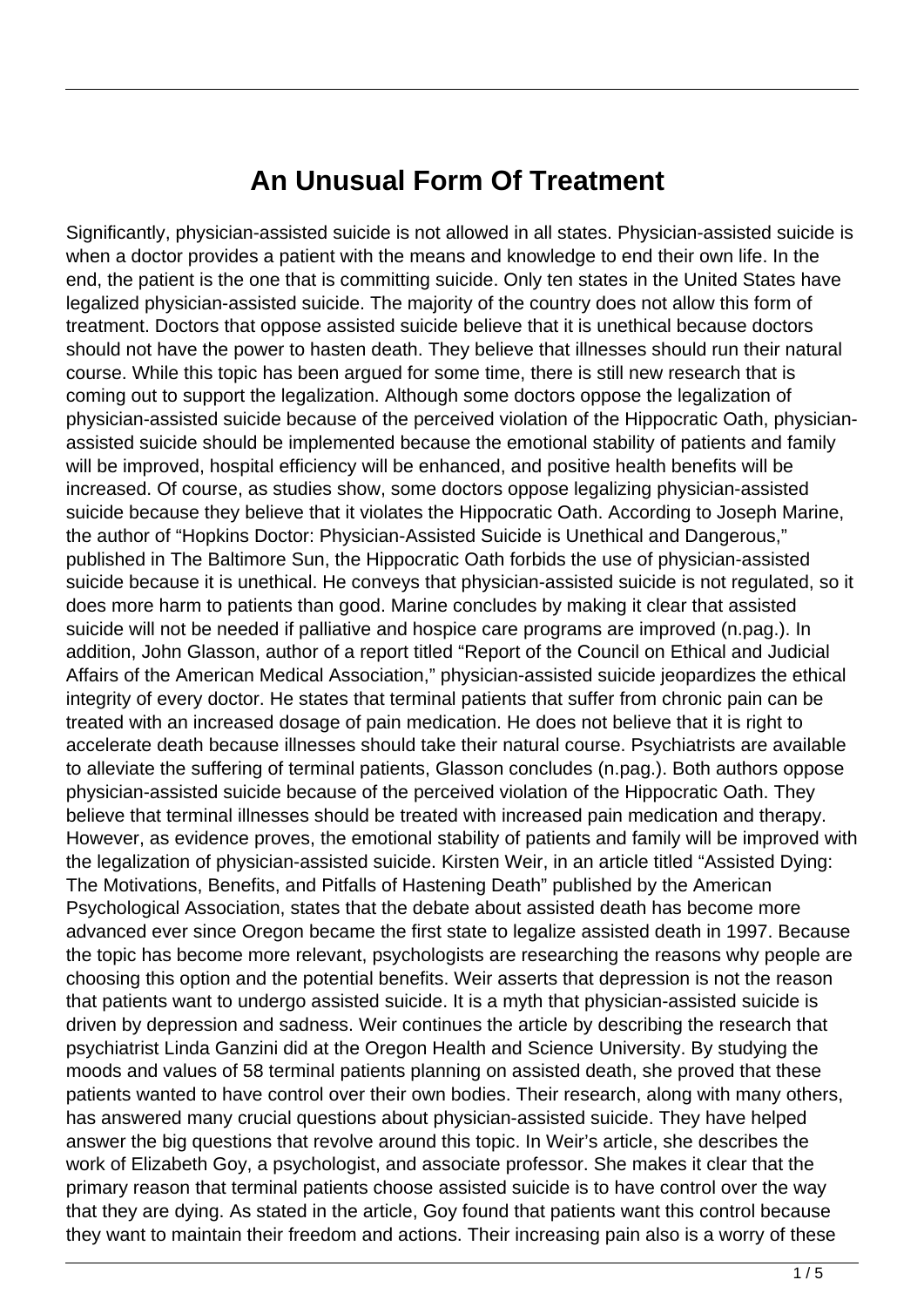patients. Goy's research has also found that financial concerns or emotional burdens are not a reason that terminal patients choose assisted suicide. Weir explains that more research should be done to more fully understand the aspects concerning physician-assisted suicide. She expresses that it is important to know why people choose this method. Weir concludes by explaining the results of Goy and Ganzini's research. She expresses that research has shown that speeding up the death of patients does not negatively impact their family members. There were no differences in grief or depression between surviving family members of people who died by assistance or naturally. Weir ends by stating that families of patients who chose physician-assisted suicide said that they felt more prepared and accepting. As observations convey, legalizing physician-assisted suicide will enhance the emotional stability of patients and their families. Patients are allowed to take control of their own lives, and the families are more prepared for their deaths. More importantly, as data reports, hospital efficiency will be enhanced. Timothy Quill is a professor of medical humanities, medicine, and psychiatry at the University of Rochester in New York. In an article titled "Physician-Assisted Suicide is Ethical," Quill states that illegally practicing physician-assisted suicide is very dangerous. It is difficult to study when assisted death is improperly practiced because doctors are doing this secretly. Physicians risk being prosecuted if they admit to it. Quill conveys that there are many risks to this secret participation. No second opinions or proper documents will be conducted to ensure the patients' safety. Quill concludes by explaining a study that he did on the secret practice of physician-assisted suicide. He found that it is more secure if these practices are done publicly (n.pag.). Making assisted suicide legal in all states will strengthen hospital efficiency. It will reduce the risk for patients and close up the liabilities for hospitals.According to Aaron J. Trachtenberg and Braden Manns, co-authors of "Cost Analysis of Medical Assistance in Dying in Canada," published by the U.S. National Library of Medicine, health care spending in Canada will be majorly affected by the legalization of physician-assisted suicide. They investigated what future costs and savings are associated with the legalization of physician-assisted suicide. Because physician-assisted suicide is legal in Belgium and the Netherlands, the authors collected data from these countries. They then combined this information with Canadian data to estimate what their potential costs could be. Trachtenberg and Manns found that costs of physician-assisted suicide range from \$1.5 to \$14.8 million. While these numbers seem very high, they are well below how much money the country could save with the implementation of physician-assisted suicide. By legalizing assisted suicide, Canada could cut their spending by \$34.7 to \$138.8 million. The authors continue to explain that even if they have overestimated and underestimated the savings of physician-assisted suicide, the costs will vary the least balance out. Trachtenberg and Manns draw a conclusion to their study by reiterating that additional data on Canadian patients should be collected to get more accurate results. The article continues by stating that the Criminal Code of Canada's prohibitions on physicianassisted suicide has been removed. They explain that further planning should be done, and the consequences should be open to the public. Because each case is unique, it is difficult to estimate the actual cost of physician-assisted suicide. The authors describe a new plan that will offer physician-assisted suicide in a service fee set. If Canada uses a similar system of assisted suicide as Belgium and the Netherlands, their healthcare spending could potentially be reduced by tens of millions of dollars per year. They reemphasize that the savings will most definitely exceed the costs. Trachtenberg and Manns conclude by pointing out that while implementing physician-assisted suicide will cut costs in a major way, it should be not be used solely for this reason (n.pag.). Undergoing physician-assisted suicide is ultimately a personal decision, not one that should be driven by money. Furthermore, Thaddeus Pope, an expert on medical law and clinical ethics, explains the safeguards that have been put in place in states that have legalized physician-assisted suicide. Safeguards are used to protect hospitals and patients from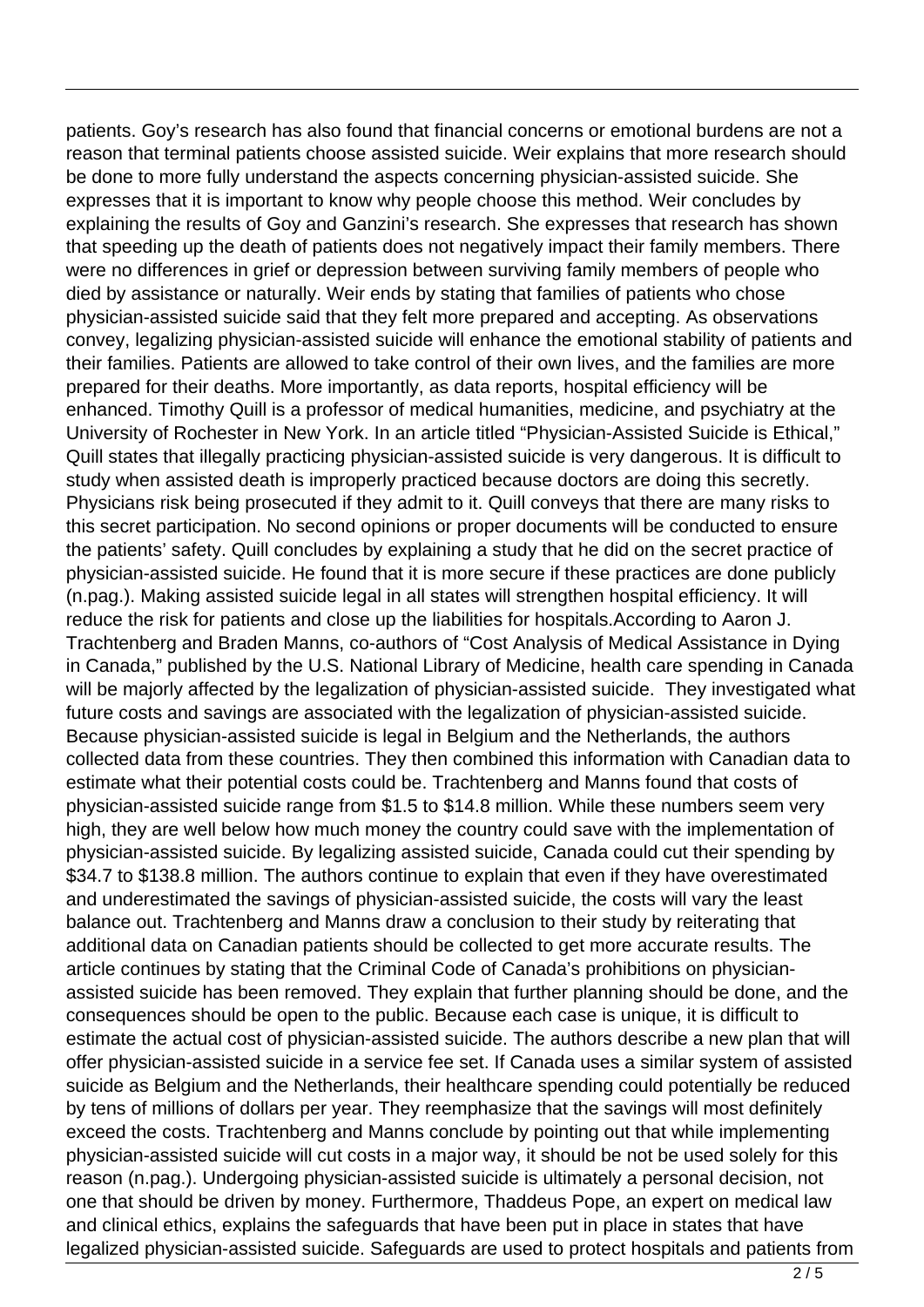undesirable outcomes. In his article," Implementation and Practice of Physician-Assisted Death," published by the National Academic Press, Pope explains what the safeguards are. Some requirements for undergoing assisted suicide include a passed mental health evaluation, having a terminal illness, and a waiting period. There are many arguments against the regulations that go along with assisted death. Some believe that the current protections are too weak or too strong. When challenged that these safeguards are too weak, Pope responded by stating that it is the doctor's job to screen patients for mental health evaluations. Pope responded to arguments that the safeguards are too strong by stating that some places require screening for patients seeking a lethal prescription. To properly assess the patient's intentions, a mental health screening is required. Pope continues the article by expressing that the requirement for self-administration is too strict. Even though this action assures voluntariness, some patients are physically unable to self-ingest the lethal prescription. He states that the requirement of getting two physicians could be difficult. There could be a problem finding willing doctors, but some countries are allowing nurse practitioners to sign. While there is still debate about the safeguards, they are needed to give patients a safe way to go through physicianassisted suicide, concludes Pope (n.pag.). These safeguards protect the patients, physicians, and the hospital. Implementing these safeguards along with the legalization of physicianassisted suicide will allow for it to be practiced more safely. Most importantly, as the statistics reveal, positive health benefits will be increased if physician-assisted suicide is legalized everywhere. Jan Bollen, the author of "Potential Number of Organs Donors After Euthanasia," from the Journal of the American Medical Association, expresses that organ donation can be performed after patients have undergone assisted death. Because this practice is controversial, it is currently only allowed in Belgium and the Netherlands. The supply of organs available for transplantation could be increased if organ donation after assisted death is allowed. She asserts that this will only be done if the patient willingly volunteers to donate their organs. Legalizing organ donation after assisted death will not force all deceased patients to give up their organs. It will still be a voluntary process. Bollen continues the article by describing a study that her team conducted in Belgium. The main purpose was to see how many patients planning on assisted suicide could potentially donate an organ. Because her team was granted permission to view the history of these patients, they found that, in 2015, 684 organs could be potentially donated out of the 2023 patients that had undergone euthanasia. She explains that in 2015, the Belgian transplantation waiting list consisted of 1288 people, and 260 deceased donor kidneys were donated. She predicted that the number of kidneys could more than double if assisted suicide patients were allowed to donate their organs.It is only possible to be an organ donor if the patient is willing to donate and willing to die in a hospital, Bollen concludes (n.pag.). She ends by stating that the goal of organ donation from any patient included euthanasia should remain the same. There will be more positive health benefits if assisted death is ratified. It will increase the number of organs that can be donated, so more patients will have them in the future.According to Dr. Jan Hendrik van der Berg, in an article titled "Physician-Assisted Suicide: Death With Dignity," written by Mary Louanne Friend in the Journal of Nursing Law, the quality of life is just as, if not more, important than the quantity. They believe that terminal patients should be able to control how they die. Friend conveys that in Oregon, patients who are terminal and who have an expected six months or less to live are considered for physicianassisted suicide. Friend concludes by explaining how advocates of physician-assisted suicide want people to die with honor (n.pag.). She defines dying with dignity as dying without unnecessary suffering. Additionally, Dr. Peter Rogatz, co-founder of End of Life Choices New York and author of "Physician-Assisted Suicide is Ethical," increased pain management will not work on all patients. He begins the article by explaining how opponents of physician-assisted suicide claim this technique will reduce the need for assisted death. It is inevitable that some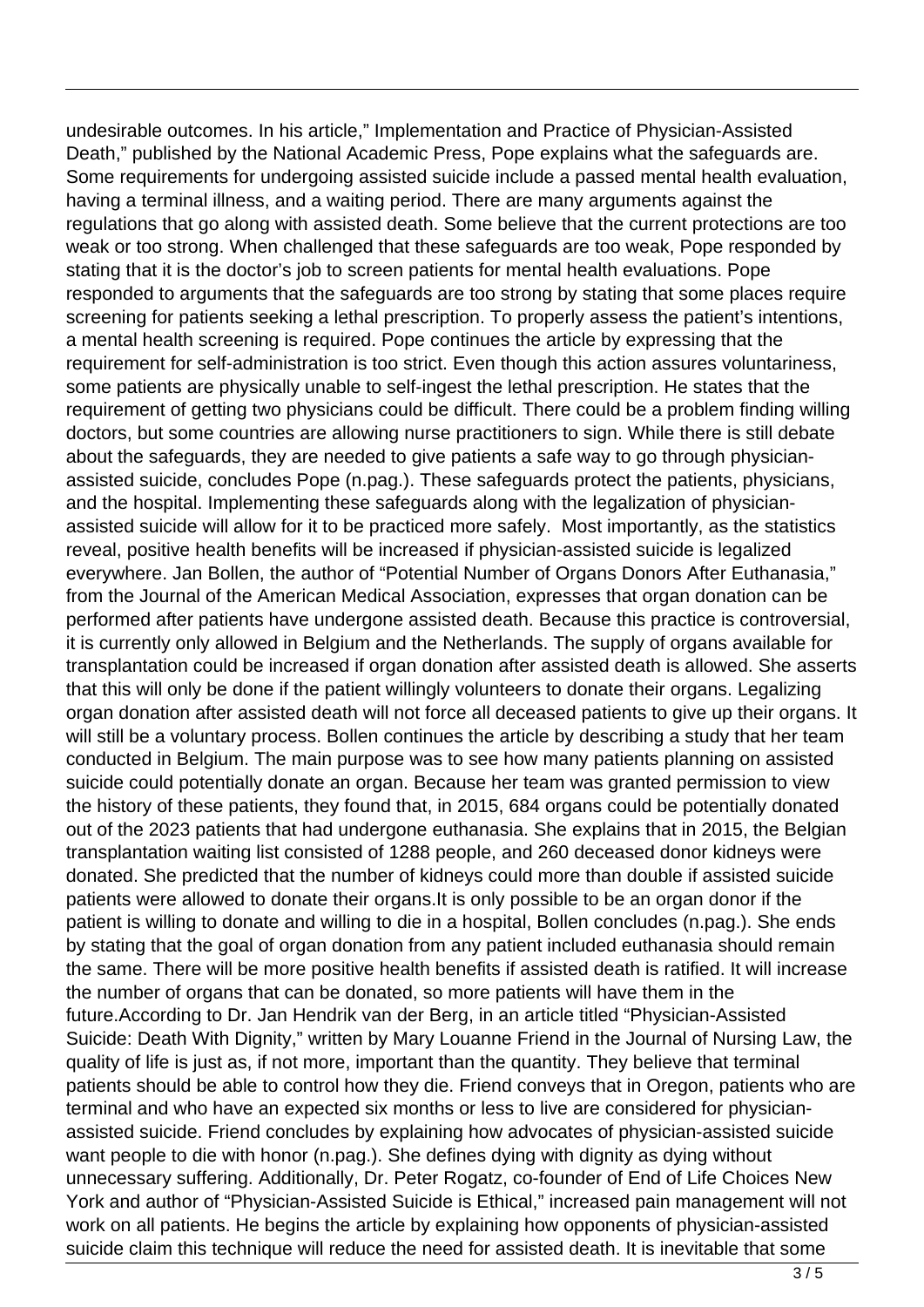patients will have pain that cannot be relieved by increased pain management. Rogatz goes on to explain that physicians should not have to risk their medical licenses or prosecution when all they want is to help patients die peacefully. He expresses that out of all of a physician's obligations, the most important one is to act in their patients' best interest. It is their duty to provide them with the care that helps them the most. While some believe that physicianassisted suicide violates the Hippocratic Oath, Rogatz argues that it does not give doctors a license to start killing their patients. Branding physician-assisted suicide as murder is an outright lie. Prescribing medication for a patient who wants to be gone is similar to going through with a Do Not Resuscitate order or removing a patient from their ventilator. Physician-assisted suicide is a way to give suffering patients a merciful death. Another point that Rogatz makes is that patients trust physicians that help them. Doctors who support physician-assisted suicide should not be feared. Their support for this form of treatment does not mean that they enjoy killing patients. Instead, they want to provide terminal patients with a way to die with dignity. Others also believe that if a patient wants to commit suicide, they can do so on their own. They do not need assistance from a physician to end their life. Rogatz explains that this concept is unrealistic. If there is a way for a patient to go peacefully, there is no reason why terminal patients should have to shoot or starve themselves. Physician-assisted suicide eliminates these harsh experiences and the high risk of failure. It allows patients a way to end their lives in a human way. Rogatz also describes the criteria for granting assisted suicide. By following the rules that go along with assisted death, the risk of abuse will be significantly reduced. He combats the myths that legalizing physician-assisted suicide will pose a greater danger to the elderly and disabled. Risks exist with anything, and risks for these patients can be lessened by sticking to the regulations. Opponents also say that the poor and uninsured will be abused by this system, but this is not the case. From Oregon data, he found that out of seventy patients, almost all of them had health insurance, most were in hospice care and most had at least some college education. Rogatz expresses that physicians who secretly go through with assisted suicide put themselves and their patients at unnecessary risk. If physician-assisted suicide was legalized, patients would at least have another option other than sitting in agony. The legalization would give patients assurance that they will be helped. Physician-assisted suicide is human, Rogatz concludes (n.pag.). He believes that patients who have carefully thought out going through with assisted death should be able to do it peacefully. It is not right for terminal patients who want to end their lives early to have to starve themselves when assisted suicide exists. Furthermore, Dr. Robert Klitzman, in an article titled "The Terminally Ill Should Be Allowed to Die" published by CNN, explains how his views toward assisted death have changed. When first beginning his residency, he did not understand why some patients would rather die than be treated more intensely. After gaining more experience, he learned more about the reasons why some decide to go early. Klitzman explains that while they know it may be hopeless, many doctors will continue treatment because they do not know what else to do. This can lead to increased resistance to the medication. Klitzman also explains that once someone hits a certain point in their health, life might not be worth the unbearable suffering of a disease that is untreatable. Klitzman concludes by expressing that terminal patients who seek physician-assisted suicide do not want to give up (n.pag.). These patients realize their fate, want to avoid unnecessary suffering, and prefer to die with dignity. Consequently, research has shown that physician-assisted suicide should be implemented because the emotional stability of patients and family will be improved. Physician-assisted suicide should be legalized in all states because it will allow patients and their families to handle adversity during a difficult time. They will be able to be more prepared and accepting of their loved one's inevitable death. More importantly, hospital efficiency will be enhanced. Legalizing physician-assisted suicide will make dying safer for the patients involved. Doctors put themselves and their patients at risk when they